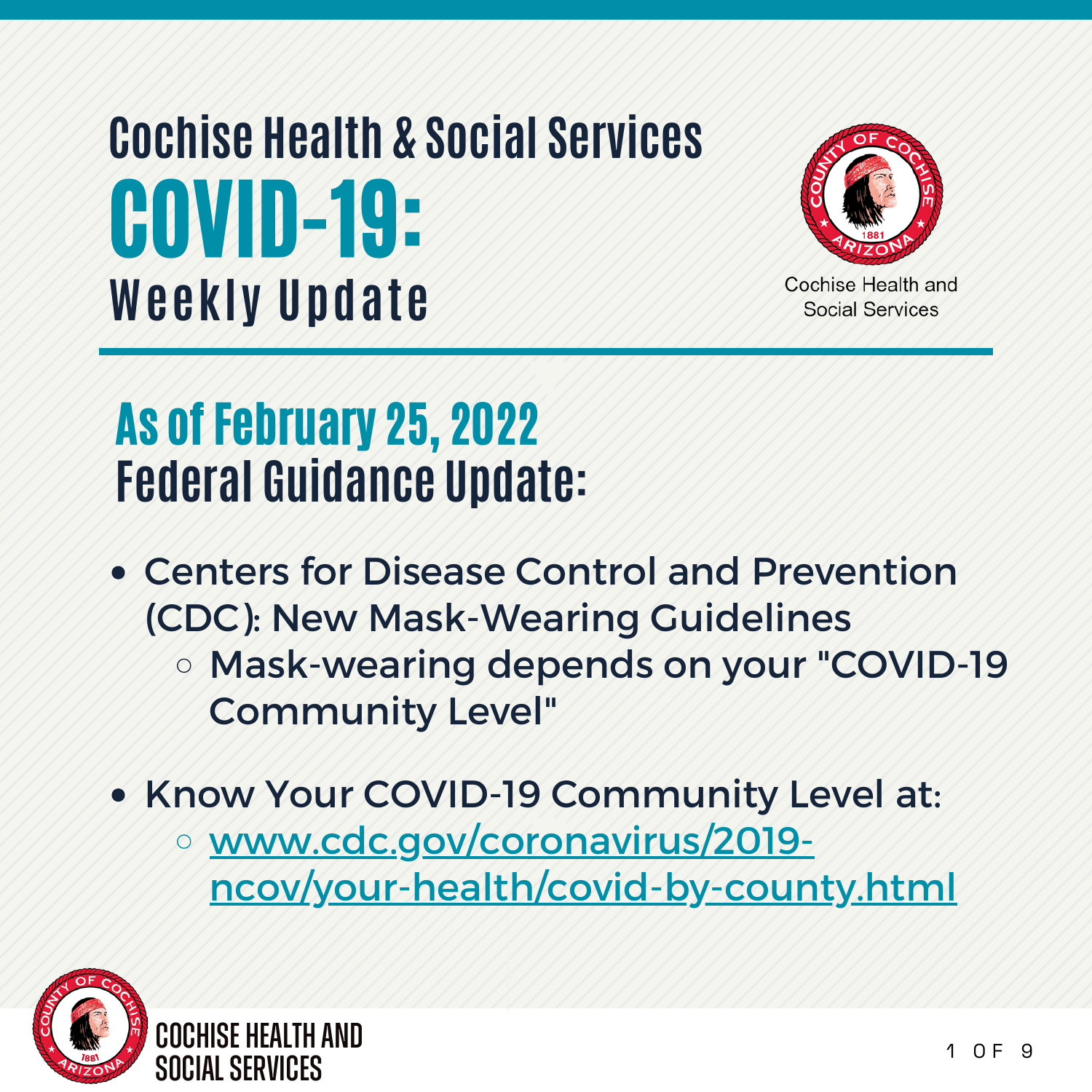### As of March 4, 2022 **Cochise County Community Level:**

#### **MEDIUM**

#### **Prevention Steps To Take Based on COVID-19 Community Level:**

- If you are at high risk for severe illness, talk to your healthcare provider about whether you need to wear a mask and take other precautions
- Stay up to date with COVID-19 vaccines
- Get tested if you have symptoms

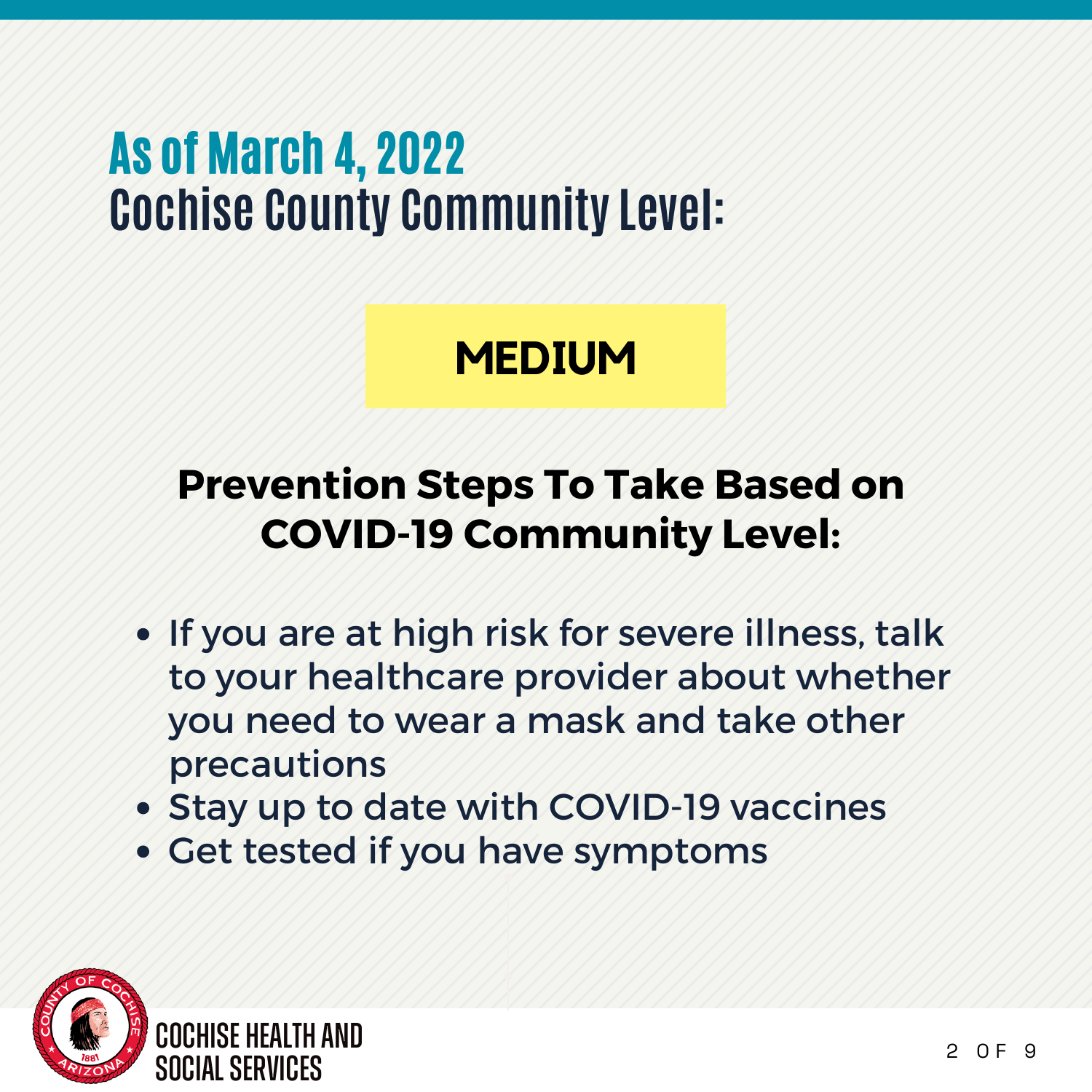#### As of March 2, 2022 **Cases and Trends:**

- **31,019** total COVID-19 cases +530 new cases since 2/16/22
- **1,285** total COVID-19 hospitalizations o +6 new hospitalizations since 2/16/22
- **536** total COVID-19 deaths
	- +7 confirmed deaths since 2/16/22

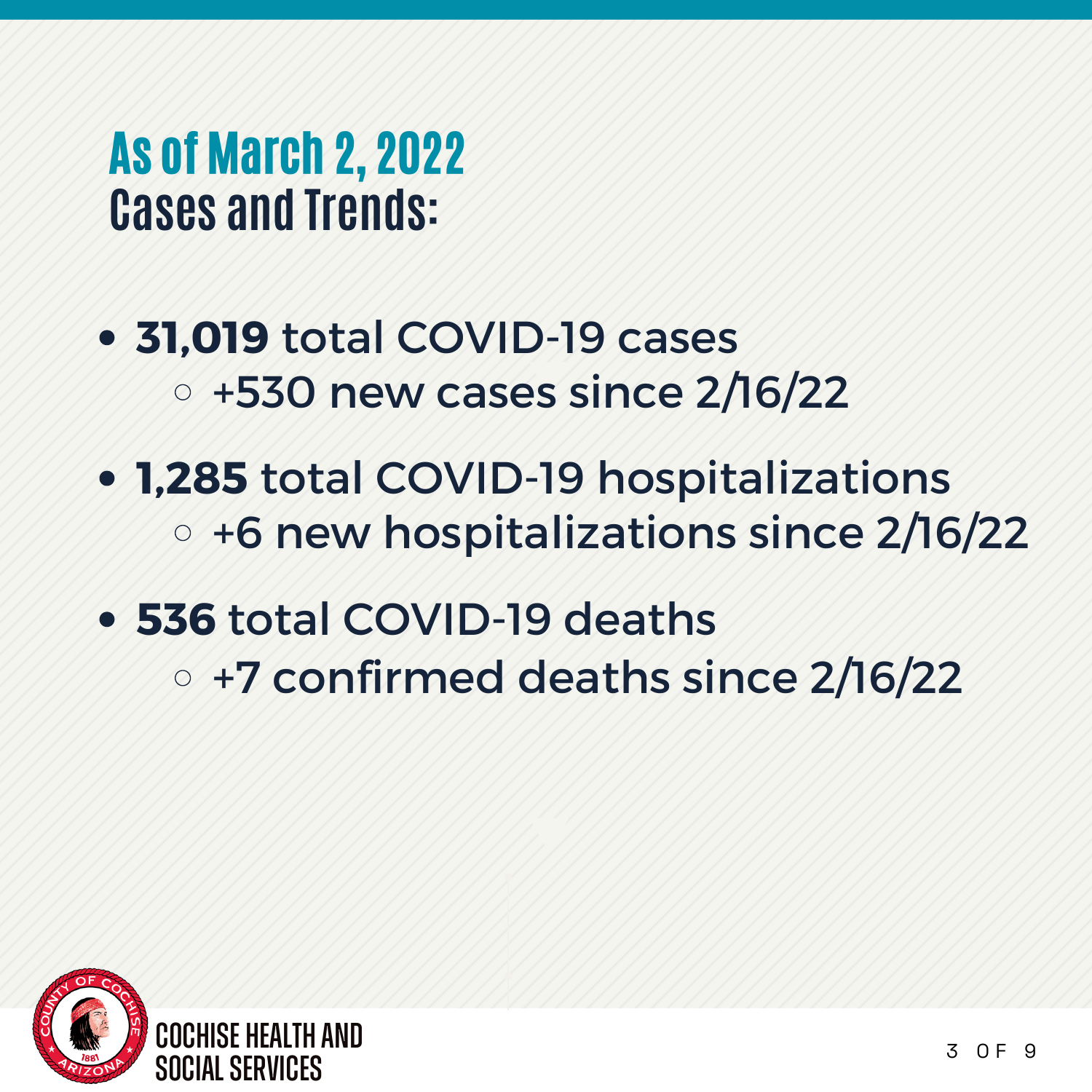### As of March 2, 2022 **Cases and Case Hospitalizations by Week**



In week 8, there were 183 new COVID-19 cases reported in Cochise County. A 67% decrease from the previous week. Hospitalizations are also on the decline.

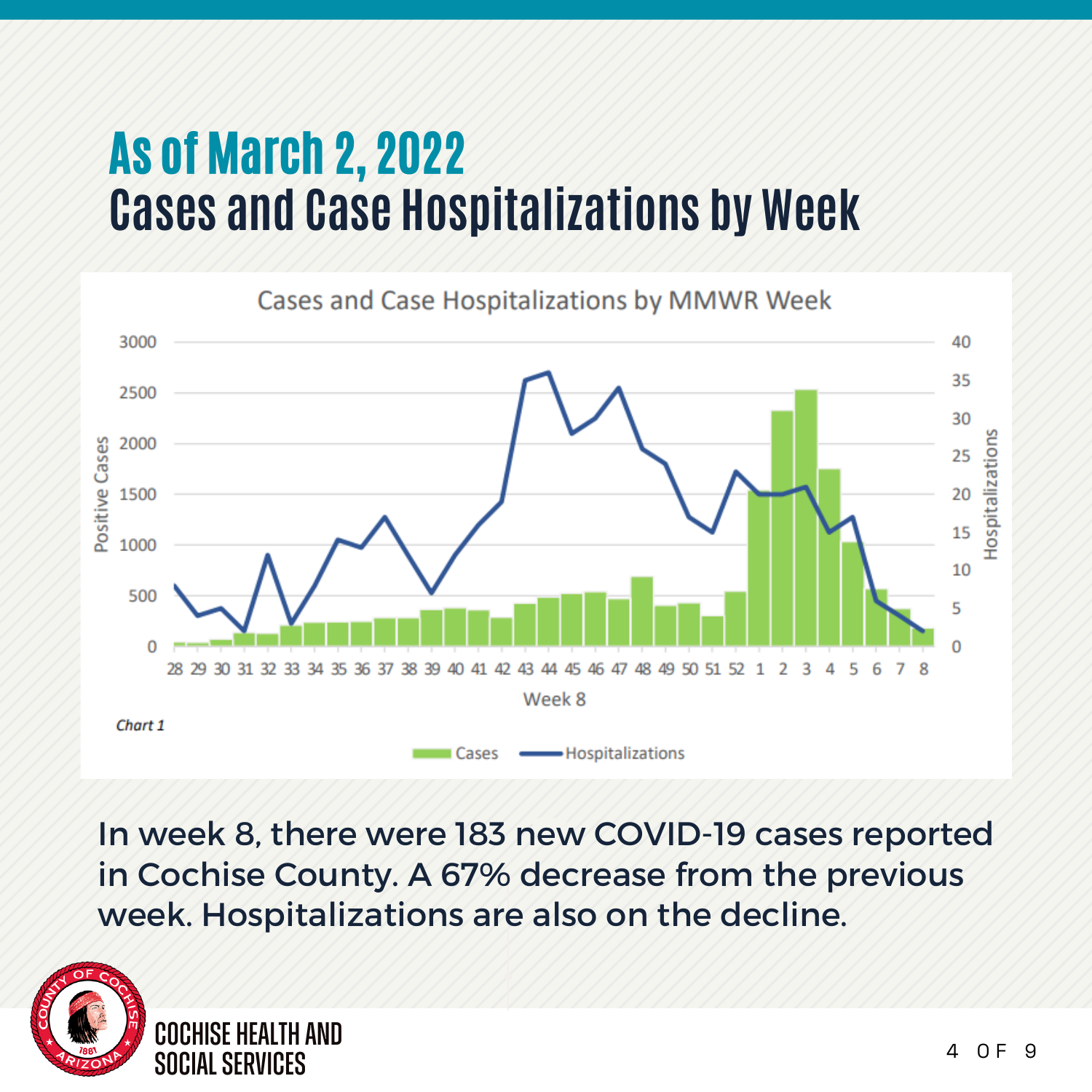### As of March 2, 2022 **Cochise County Schools Update:**

- **1,340** school-related cases since the start of the Spring semester on 1/3/22.
	- 90 (-30%) new cases in the past two weeks.
	- 7% of total cases have been added in the past two weeks.
- **6/65** schools are currently meeting the outbreak definition.
	- **ODown 9 schools in the past two weeks.**
- **33/65** schools have met the outbreak definition since the start of the semester on 1/3/22

Up 0 schools in the past two weeks.

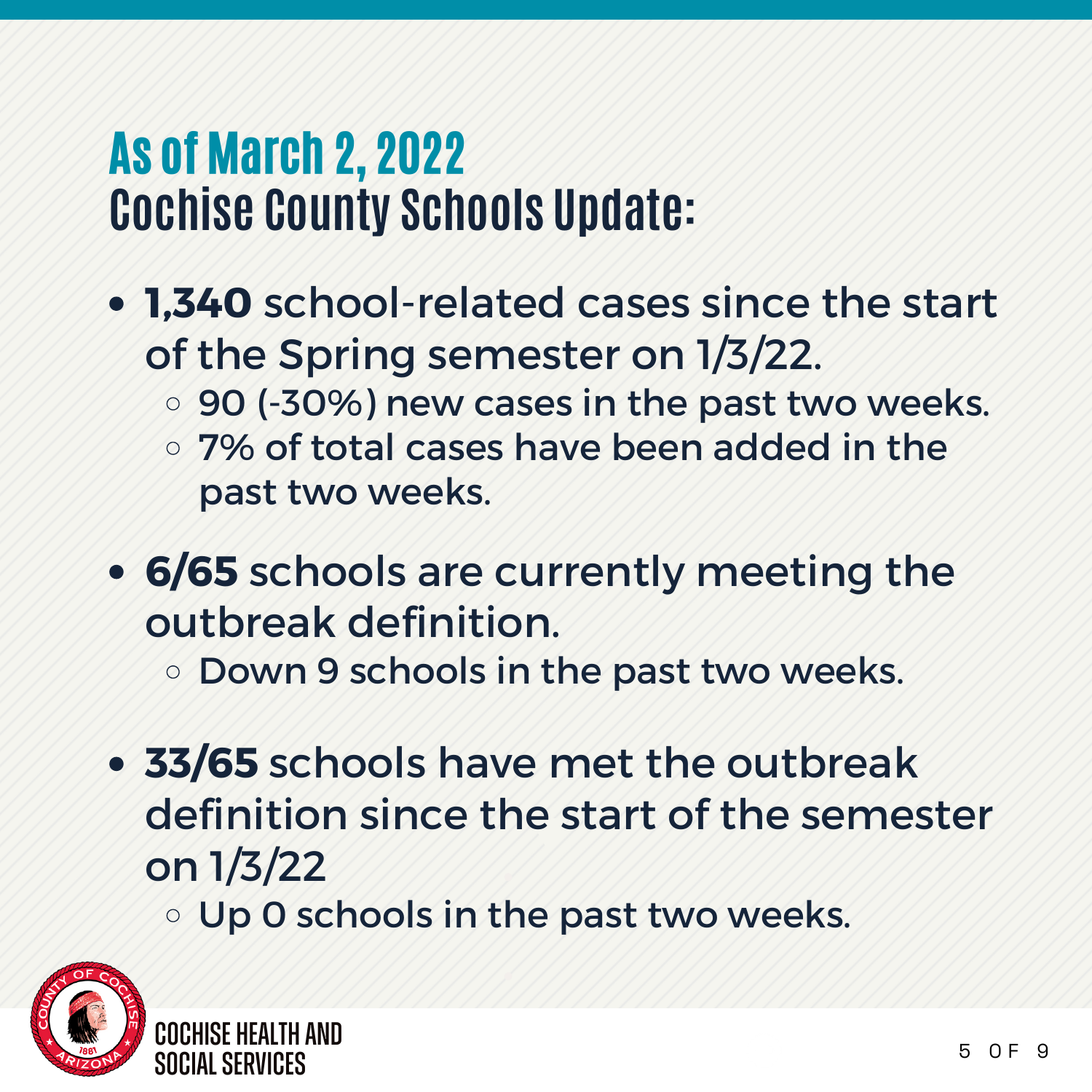#### As of March 2, 2022 **County Hospitals Update:**

- Paramedic Strike Team and DOD Team are still on-site at Canyon Vista Medical Center and are being utilized to their full abilities.
- Continuing daily communication and collaboration with hospitals, local community partners, EMS, and state partners for resources requested by the hospitals.
- Continuing the distribution of COVID-19 tests to medical facilities.

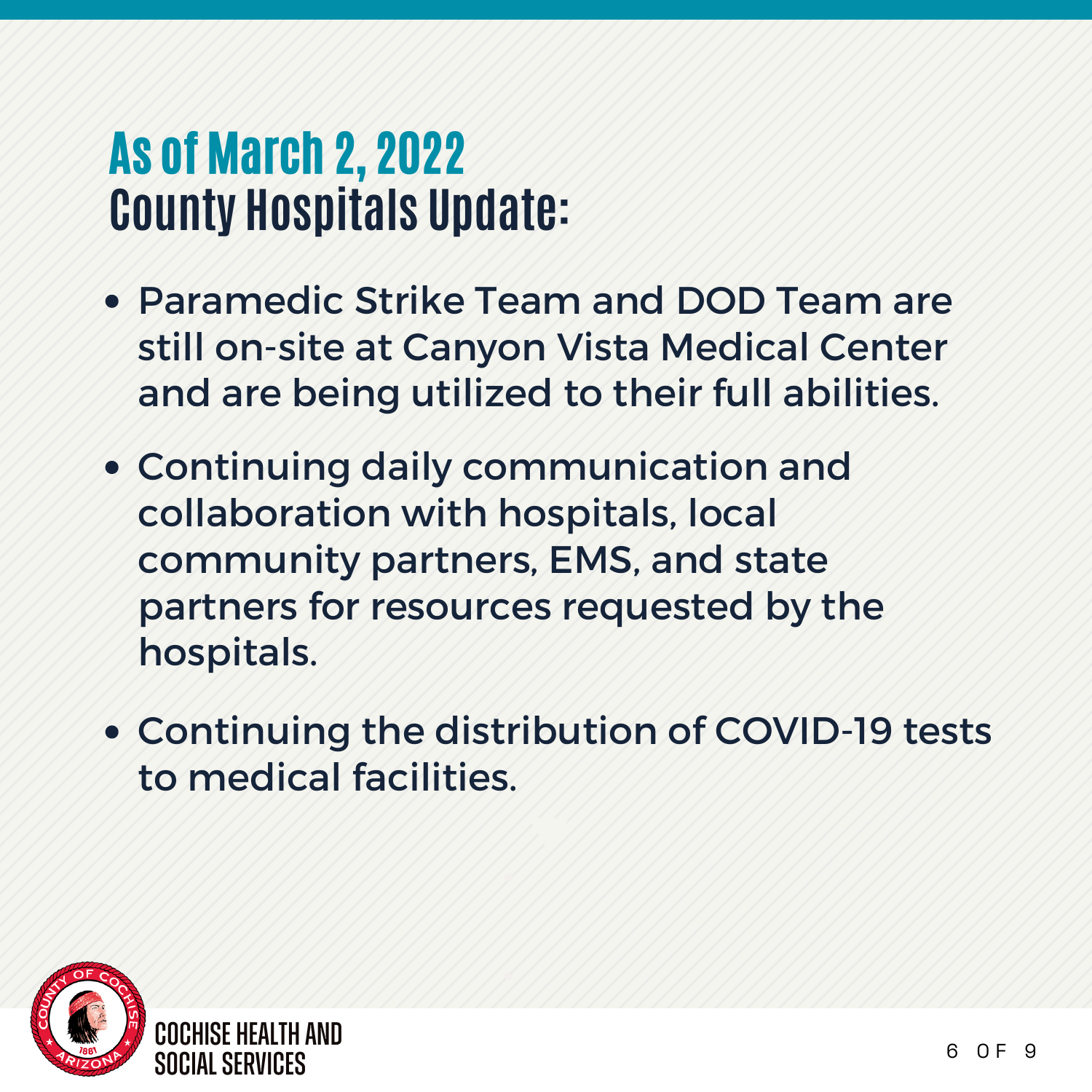#### As of March 2, 2022 **COVID-19 Testing:**

- Working with the Arizona Department of Health Services (ADHS) to acquire over-thecounter COVID-19 testing kits for community distribution.
- Local healthcare providers continue to offer free testing at select locations. Call or visit your nearest provider to learn more.
- Find COVID-19 Testing: www.testnow.com
- Order FREE At-Home COVID-19 Tests www.covidtests.gov

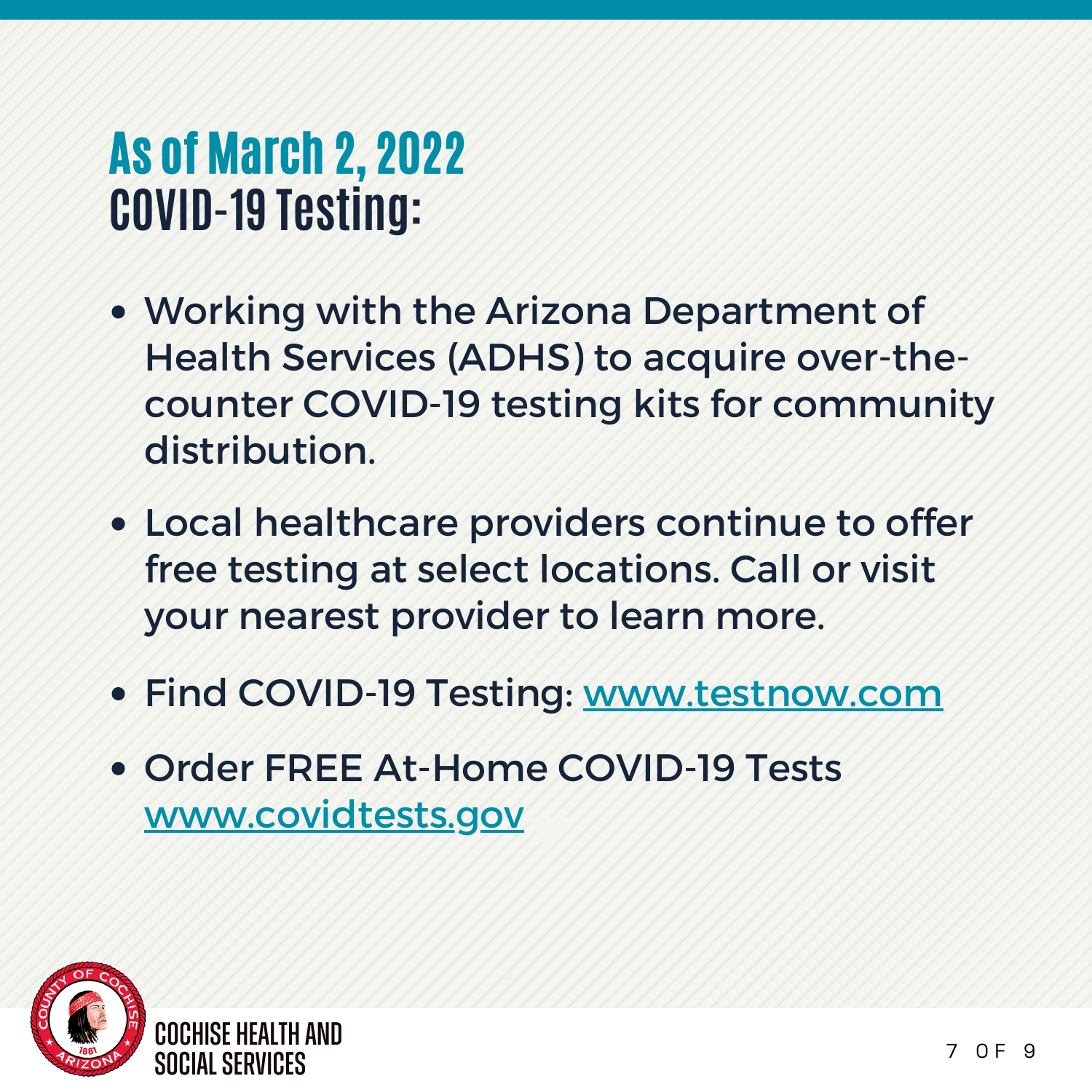### As of March 1, 2022 **COVID-19 Vaccines:**

- ADHS COVID-19 Data Reporting Dashboard (azdhs.gov/covid19/data) o Data for Cochise County - County of Residene
- **194,983** vaccines administered  $\circ$  +6,561 since 2/4/2022
- **76,742** eligible county residents are fully-vaccinated.

 $\circ$  +4,404 people since 2/4/2022.

# Thanks to everyone who is getting vaccinated!